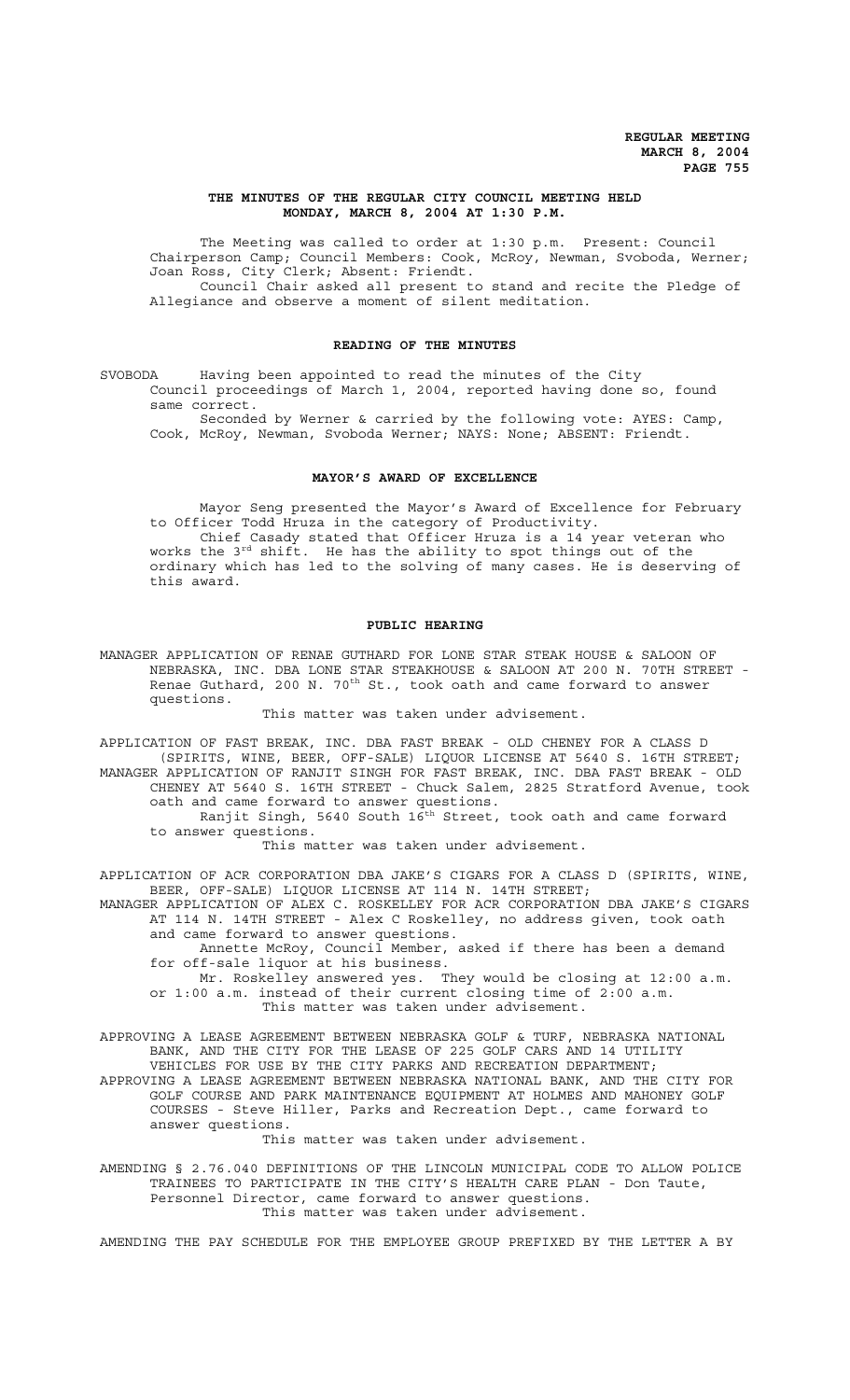AMENDING THE PAY SCHEDULE FOR THE JOB CLASSIFICATIONS OF OPERATIONS QUALITY ASSURANCE COORDINATOR, PARK PLANNING ASSISTANT, STARTRAN HANDI-VAN SUPERVISOR, AND FOOD PRODUCTION MANAGER; AND CHANGING THE JOB TITLE OF ARBORIST III TO FORESTRY OPERATIONS SUPERVISOR AND ARBORIST IV TO

CITY FORESTER; AMENDING THE PAY SCHEDULE FOR THE EMPLOYEE GROUP PREFIXED BY THE LETTER N BY AMENDING THE PAY RANGE FOR THE JOB CLASSIFICATIONS OF COOK AND FOOD SERVICE WORKER - Don Taute, Personnel Director, came forward to answer questions.

This matter was taken under advisement.

ANNEXATION NO. 03002 - AMENDING THE LINCOLN CORPORATE LIMITS MAP BY ANNEXING APPROXIMATELY 53.52 ACRES OF PROPERTY GENERALLY LOCATED EAST OF SOUTHEAST OF THE INTERSECTION OF SOUTH 84TH STREET AND HIGHWAY 2;

CHANGE OF ZONE 3411 - APPLICATION OF EIGER CORPORATION FOR A CHANGE OF ZONE FROM AG AGRICULTURAL DISTRICT AND AGR AGRICULTURAL RESIDENTIAL DISTRICT TO H-4 GENERAL COMMERCIAL DISTRICT AND B-5 PLANNED REGIONAL BUSINESS DISTRICT, ON PROPERTY GENERALLY LOCATED SOUTHEAST OF THE INTERSECTION OF SOUTH 84TH STREET AND HIGHWAY 2;

APPROVING APPIAN WAY II CONDITIONAL ANNEXATION AND ZONING AGREEMENT BETWEEN ANDERMATT, L.L.C. AND THE CITY OF LINCOLN OUTLINING CERTAIN CONDITIONS AND UNDERSTANDINGS WITH REGARDS TO THE ANNEXATION OF APPROXIMATELY 53.52 ACRES OF PROPERTY GENERALLY LOCATED AT SOUTH 91ST STREET AND HIGHWAY 2;

SPECIAL PERMIT 2046 - APPLICATION OF EIGER CORPORATION TO DEVELOP A PLANNED SERVICE COMMERCIAL AREA IN THE H-4 GENERAL COMMERCIAL DISTRICT CONSISTING OF 73,200 SQ. FT. OF COMMERCIAL AND RETAIL FLOOR WITH WAIVERS TO THE REQUIRED PRELIMINARY PLAT PROCESS, TO ALLOW A CUL-DE-SAC IN EXCESS OF 1,000 FEET; TO REDUCE SETBACKS FROM 20 FEET TO ZERO FEET ADJACENT TO OUTLOTS, TO NOT REQUIRE A SIDEWALK ALONG HIGHWAY 2 AND SOUTH 87TH STREET, AND TO ALLOW THE TRANSFER OF SEWAGE FROM ONE DRAINAGE BASIN TO ANOTHER, ON PROPERTY GENERALLY LOCATED SOUTHEAST OF THE INTERSECTION OF SOUTH 84TH STREET AND HIGHWAY 2;

USE PERMIT NO. 150 - APPLICATION OF EIGER CORPORATION TO DEVELOP 284,300 SQ. FT. OF COMMERCIAL AND RETAIL FLOOR AREA WITH WAIVERS TO THE REQUIRED PRELIMINARY PLAT PROCESS, TO ALLOW A CUL-DE-SAC IN EXCESS OF 1,000 FEET; TO REDUCE SETBACKS FROM 20 FEET TO ZERO FEET ADJACENT TO OUTLOTS, TO NOT REQUIRE A SIDEWALK ALONG HIGHWAY 2 AND SOUTH 87TH STREET, AND TO ALLOW THE TRANSFER OF SEWAGE FROM ONE DRAINAGE BASIN TO ANOTHER, ON PROPERTY GENERALLY LOCATED SOUTHEAST OF THE INTERSECTION OF SOUTH 84TH STREET AND HIGHWAY 2 - DaNay Kalkowski, Seacrest & Kalkowski Law Firm, 1111 Lincoln Mall, Suite 350, came forward representing Eiger Corporation for their development of a shopping center at Highway 2 & 84<sup>th</sup> Street. Ken Beal the Consulting Engineer for the project was present as well. She handed out two motions to amend for Use Permit 150 and Special Permit 2046 to reflect the transfer of 57,000 sq. ft. from the Special Permit to the Use Permit.

Gale Hanshaw, 9420 3 $^{\rm rd}$  Street, Cheney, NE, President of the Cheney Community Improvement Program, came forward to ask for assurance that Cheney will continue to have a permanent access on the north side of Old Cheney to Highway 2. They want to put a "Welcome to Cheney" sign off the Highway 2 area and need to know the regulations to do so. The residents of Cheney are in favor of the shopping center. Discussion followed. Nicole Fleck-Tooze, Public Works Dept., came forward to answer

questions. Discussion followed. Ray Hill, Planning Dept., came forward to answer questions about

signage in a public right-of-way. Discussion followed. This matter was taken under advisement.

CHANGE OF ZONE 04001 - AMENDING CHAPTER 27.82 OF THE LINCOLN MUNICIPAL CODE RELATING TO IMPACT FEES BY REVISING THE DEFINITION OF LOW-INCOME OWNER-OCCUPIED HOUSING; TO ADD ELIGIBILITY CRITERIA FOR LOW-INCOME OWNER-OCCUPIED HOUSING EXEMPTIONS FROM IMPACT FEES AND MODIFY THE PROVISIONS REGARDING WHEN A REQUEST FOR EXEMPTION MUST BE MADE; AND TO MODIFY THE PROVISIONS REGARDING APPROVAL OF OWNER-OCCUPIED LOW-INCOME HOUSING EXEMPTION AND REIMBURSEMENT OF IMPACT FEES PAID - Steve Henrichsen, Planning Department, came forward to answer questions.

Michaela Hansen, Public Works Dept., stated that none of the amendments will change the intent of the ordinance. Discussion followed.

This matter was taken under advisement.

CHANGE OF ZONE 04003 - AMENDING SECTIONS 27.63.680 AND 27.63.685 OF THE LINCOLN MUNICIPAL CODE RELATING TO THE SALE OF ALCOHOLIC BEVERAGES FOR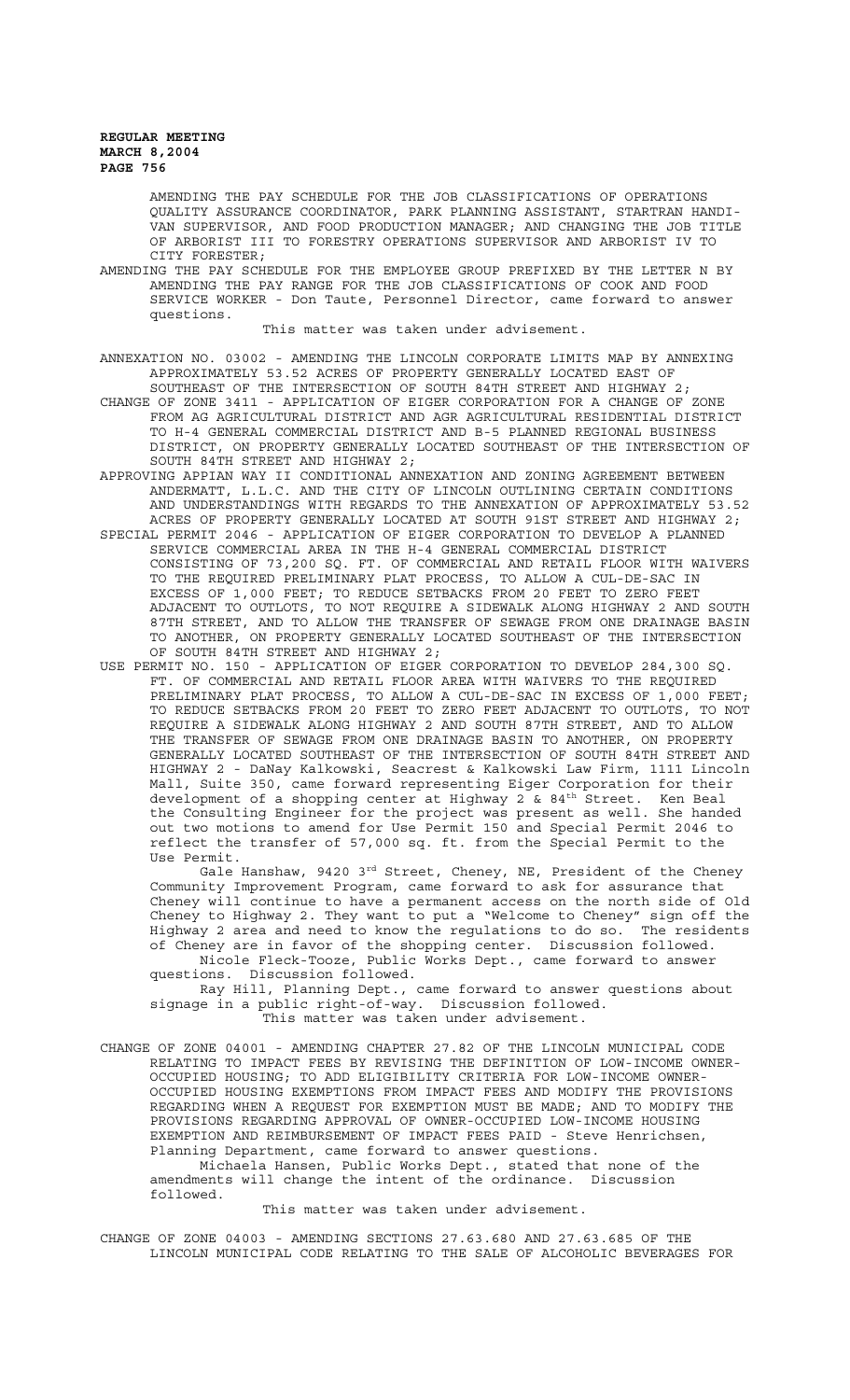CONSUMPTION ON THE PREMISES AND OFF THE PREMISES AS A PERMITTED SPECIAL USE; TO DELETE CITY COUNCIL WAIVERS OF THE SPECIAL CONDITIONS FOR SAID USES; TO DELETE THE PROVISION ALLOWING FOR MITIGATION OF ADVERSE EFFECTS APPROVED BY THE PLANNING DIRECTOR WHEN A LICENSED PREMISES IS LOCATED 100 FEET OR CLOSER TO CERTAIN LISTED USES; TO REQUIRE A LICENSED PREMISES TO BE LOCATED NO CLOSER THAN 100 FEET FROM A PARK, CHURCH, OR STATE MENTAL HEALTH INSTITUTION; TO DELETE THE REQUIREMENT THAT A LICENSED PREMISES BE LOCATED NO CLOSER THAN 100 FEET FROM RESIDENTIAL USES IN NONRESIDENTIAL DISTRICTS; AND TO DELETE PROVISIONS PROHIBITING APPROVAL OF THE SPECIAL PERMITS BY THE PLANNING COMMISSION - Brian Will, Planning Dept., came forward to answer questions. Margaret Washburn, 619 S. 42<sup>nd</sup> St., came forward in support. Mark Hutson, 500 W. Cumming, came forward in opposition. Larry Zink, 4926 Leighton, came forward in support. Mark Hunzeker, Pierson Fitchett Hunzeker Blake & Katt, 1045 Lincoln Mall, Suite 200, came forward representing Whitehead Oil Company in opposition. Discussion followed. Carol Brown, 2201 Elba Circle, came forward in support. Discussion followed. Rob Steider, 4554 W Street, came forward in opposition. Discussion followed. Kent Seacrest, Seacrest & Kalkowski Law Firm, 1111 Lincoln Mall, Suite 350, came forward representing Ridge Development and Southview Inc. in support. Discussion followed. Fred Freitag, 530 S. 38<sup>th</sup> St., of the Witherbee Neighborhood, came forward in support. Ed Caudill, 1223 N 9<sup>th</sup> St., President of North Bottoms, came forward in support. Discussion followed. John Hergert, Hergert Oil, came forward in opposition. Discussion followed. Pat Anderson, 1500 South Street, came forward in support. Mike Dennis, 1845 S. 48<sup>th</sup> St., came forward in support.

Discussion followed.

Toni Burress, no address given, came forward in opposition.

Chief Casady, Chief of Police, stated that there was a 39% higher rate of Police dispatch to convenience stores selling liquor. Discussion followed.

Brian Will stated that non-conforming use businesses wouldn't have to be rebuilt according to the ordinance. Discussion followed.

This matter was taken under advisement.

**BREAK 4:15 P.M. RECONVENED 4:30 P.M.**

CHANGE OF ZONE 04004 - APPLICATION OF BRIAN AND KYM PINKERTON FOR A CHANGE OF ZONE FROM R-3 RESIDENTIAL DISTRICT TO O-2 SUBURBAN OFFICE DISTRICT ON PROPERTY GENERALLY LOCATED AT THE SOUTHWEST CORNER OF SOUTH 84TH STREET AND PIONEERS BOULEVARD - Brian Carstens, 601 Old Cheney Rd., Suite C, came forward representing Brian and Kym Pinkerton to convert a house into a travel agency. Discussion followed.

This matter was taken under advisement.

APPROVING AN ADDENDUM TO EXTEND THE TERM OF AN AGREEMENT BETWEEN THE CITY AND ST. ELIZABETH HEALTH SYSTEM TO PROVIDE DISCOUNTED MEDICAL SERVICES AT THE ST. ELIZABETH REGIONAL MEDICAL CENTER, ST. ELIZABETH COMPANY CARE AND LINC CARE FACILITIES FOR THE TREATMENT OF CITY AND LES WORKERS COMPENSATION INJURIES AND ILLNESSES - Don Taute, Personnel Director, came forward to answer questions.

This matter was taken under advisement.

APPROVING AN AGREEMENT BETWEEN THE CITY AND THE NEBRASKA DEPARTMENT OF ROADS FOR PROJECT NO. STPB-55 (149) FOR THE CONSTRUCTION OF A CONCRETE PEDESTRIAN AND BICYCLE TRAIL KNOWN AS THE ANTELOPE CREEK TRAIL - PHASE I - Terry Genrich, Parks and Recreation Dept., came forward to answer questions.

This matter was taken under advisement.

## **MISCELLANEOUS BUSINESS**

Toni Burress, no address given, representing the Transit System Union stated their appreciation for passing the Living Wage Ordinance.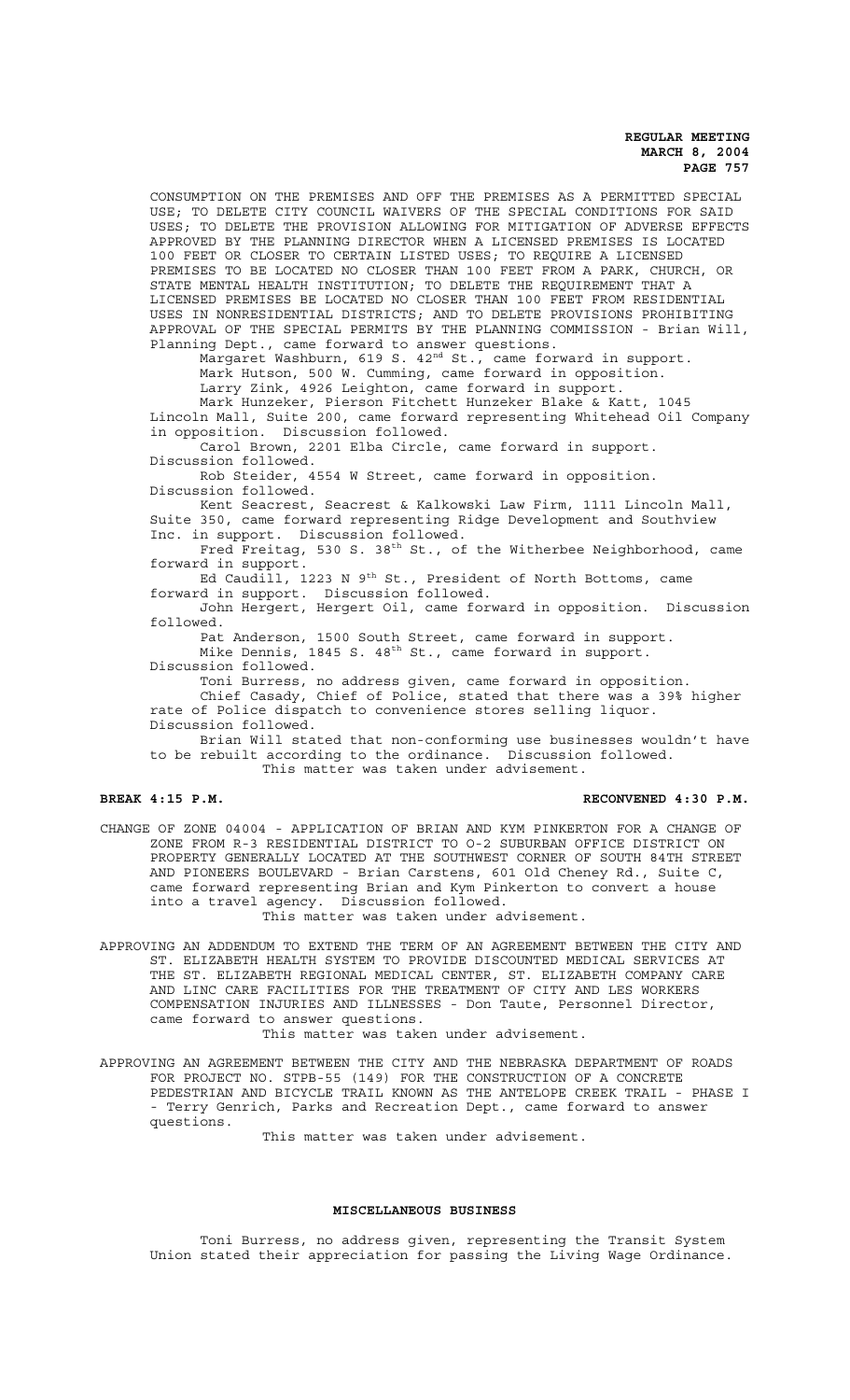> She asked for an apology from Councilman Camp for what was interpreted as disparaging remarks in reference to her testimony on the Living Wage at the City Council meeting of February 23, 2004. Councilman Camp denied making any remarks in such a manner, but

did apologize if he did in fact sound disparaging. This matter was taken under advisement.

**\*\* END OF PUBLIC HEARING \*\***

# **COUNCIL ACTION**

## **LIQUOR RESOLUTIONS**

MANAGER APPLICATION OF RENAE GUTHARD FOR LONE STAR STEAK HOUSE & SALOON OF NEBRASKA, INC. DBA LONE STAR STEAKHOUSE & SALOON AT 200 N. 70TH STREET - CLERK read the following resolution, introduced by Terry Werner, who moved its adoption for approval:<br>A-82608 WHEREAS, Lone Star Steak H

WHEREAS, Lone Star Steak House & Saloon of Nebraska, Inc. dba Lone Star Steakhouse & Saloon located at 200 North 70th Street, Lincoln, Nebraska has been approved for a Retail Class "I" liquor license, and now requests that Renae Guthard be named manager;

WHEREAS, Renae Guthard appears to be a fit and proper person to manage said business.

NOW, THEREFORE, BE IT RESOLVED by the City Council of the City of Lincoln, Nebraska:

That after hearing duly had as required by law, consideration of the facts of this application, the Nebraska Liquor Control Act, and the pertinent City ordinances, the City Council recommends that Renae Guthard be approved as manager of this business for said licensee. The City Clerk is directed to transmit a copy of this resolution to the Nebraska Liquor Control Commission.

Introduced by Terry Werner Seconded by Svoboda & carried by the following vote: AYES: Camp, Cook, McRoy, Newman, Svoboda, Werner; NAYS: None; ABSENT: Friendt.

APPLICATION OF FAST BREAK, INC. DBA FAST BREAK - OLD CHENEY FOR A CLASS D (SPIRITS, WINE, BEER, OFF-SALE) LIQUOR LICENSE AT 5640 S. 16TH STREET - CLERK read the following resolution, introduced by Ken Svoboda, who moved its adoption for approval:

A-82609 BE IT RESOLVED by the City Council of the City of Lincoln, Nebraska:

That after hearing duly had as required by law, consideration of the facts of this application, the Nebraska Liquor Control Act, and the pertinent City ordinances, the City Council recommends that the application of Fast Break, Inc. dba Fast Break - Old Cheney for a Class "D" liquor license at 5640 South 16th Street, Lincoln, Nebraska, for the license period ending April 30, 2004, be approved with the condition that the premise complies in every respect with all city and state regulations. The City Clerk is directed to transmit a copy of this resolution to the Nebraska Liquor Control Commission.

Introduced by Ken Svoboda Seconded by Cook & carried by the following vote: AYES: Camp, Cook, McRoy, Newman, Svoboda, Werner; NAYS: None; ABSENT: Friendt.

MANAGER APPLICATION OF RANJIT SINGH FOR FAST BREAK, INC. DBA FAST BREAK - OLD CHENEY AT 5640 S. 16TH STREET - CLERK read the following resolution, introduced by Ken Svoboda, who moved its adoption for approval:

A-82610 MHEREAS, Fast Break, Inc. dba Fast Break - Old Cheney located at 5640 South 16th Street, Lincoln, Nebraska has been approved for a Retail Class "D" liquor license, and now requests that Ranjit Singh be named manager;

WHEREAS, Ranjit Singh appears to be a fit and proper person to manage said business.

NOW, THEREFORE, BE IT RESOLVED by the City Council of the City of Lincoln, Nebraska:

That after hearing duly had as required by law, consideration of the facts of this application, the Nebraska Liquor Control Act, and the pertinent City ordinances, the City Council recommends that Ranjit Singh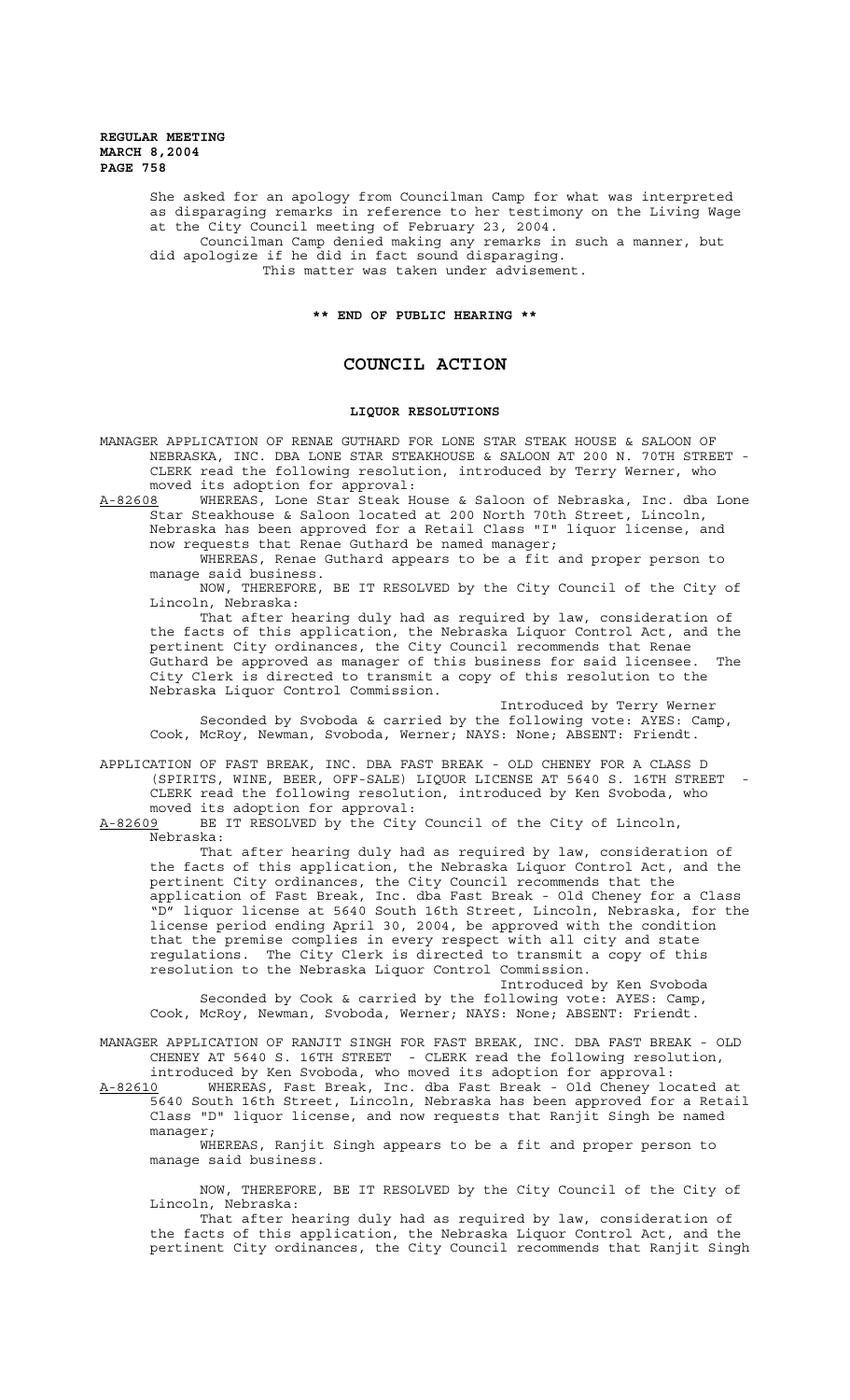be approved as manager of this business for said licensee. The City Clerk is directed to transmit a copy of this resolution to the Nebraska Liquor Control Commission.

Introduced by Ken Svoboda Seconded by Newman & carried by the following vote: AYES: Camp, Cook, McRoy, Newman, Svoboda, Werner; NAYS: None; ABSENT: Friendt.

APPLICATION OF ACR CORPORATION DBA JAKE'S CIGARS FOR A CLASS D (SPIRITS, WINE, BEER, OFF-SALE) LIQUOR LICENSE AT 114 N. 14TH STREET - CLERK read the following resolution, introduced by Patte Newman, who moved its adoption for approval:

A-82611 BE IT RESOLVED by the City Council of the City of Lincoln, Nebraska:

That after hearing duly had as required by law, consideration of the facts of this application, the Nebraska Liquor Control Act, and the pertinent City ordinances, the City Council recommends that the application of ACR Corporation dba Jake's Cigars for a Class "D" liquor license at 114 North 14th Street, Lincoln, Nebraska, for the license period ending April 30, 2004, be approved with the condition that the premise complies in every respect with all city and state regulations. The City Clerk is directed to transmit a copy of this resolution to the Nebraska Liquor Control Commission.

Introduced by Patte Newman Seconded by Svoboda & carried by the following vote: AYES: Camp, Newman, Svoboda, Werner; NAYS: Cook, McRoy; ABSENT: Friendt.

MANAGER APPLICATION OF ALEX C. ROSKELLEY FOR ACR CORPORATION DBA JAKE'S CIGARS AT 114 N. 14TH STREET - - CLERK read the following resolution, introduced by Patte Newman, who moved its adoption for approval:

A-82612 WHEREAS, ACR Corporation dba Jake's Cigars located at 114 North 14th Street, Lincoln, Nebraska has been approved for a Retail Class "D" liquor license, and now requests that Alex C. Roskelley be named manager;

WHEREAS, Alex C. Roskelley appears to be a fit and proper person to manage said business.

NOW, THEREFORE, BE IT RESOLVED by the City Council of the City of Lincoln, Nebraska:

That after hearing duly had as required by law, consideration of the facts of this application, the Nebraska Liquor Control Act, and the pertinent City ordinances, the City Council recommends that Alex C. Roskelley be approved as manager of this business for said licensee. The City Clerk is directed to transmit a copy of this resolution to the Nebraska Liquor Control Commission.

Introduced by Patte Newman Seconded by Svoboda & carried by the following vote: AYES: Camp, Newman, Svoboda, Werner; NAYS: Cook, McRoy; ABSENT: Friendt.

#### **ORDINANCES - 2ND READING**

- APPROVING A LEASE AGREEMENT BETWEEN NEBRASKA GOLF & TURF, NEBRASKA NATIONAL BANK, AND THE CITY FOR THE LEASE OF 225 GOLF CARS AND 14 UTILITY VEHICLES FOR USE BY THE CITY PARKS AND RECREATION DEPARTMENT - CLERK read an ordinance, introduced by Glenn Friendt, an ordinance approving a Lease Agreement between Nebraska Golf & Turf, Nebraska National Bank, and the City for the lease of 225 golf cars and 14 utility vehicles for use by the City Parks and Recreation Department, the second time.
- APPROVING A LEASE AGREEMENT BETWEEN NEBRASKA NATIONAL BANK, AND THE CITY FOR GOLF COURSE AND PARK MAINTENANCE EQUIPMENT AT HOLMES AND MAHONEY GOLF COURSES - CLERK read an ordinance, introduced by Glenn Friendt, an ordinance approving a Lease Agreement between Nebraska National Bank, and the City for golf course and park maintenance equipment at Holmes and Mahoney Golf Courses, the second time.
- APPROVING TWO THREE-YEAR/5,000 HOUR LEASE AGREEMENTS WITH A BUYOUT OPTION BETWEEN THE CITY AND ELGIN SWEEPER COMPANY TO PROVIDE TWO FOUR-WHEELED STREET SWEEPERS FOR SWEEPING OF RESIDENTIAL AND ARTERIAL STREETS - CLERK read an ordinance, introduced by Annette McRoy, approving two three-year lease agreements between the City of Lincoln, Nebraska and Elgin Sweeper Company for an Elgin Eagle "F" Street Sweepers for sweeping of residential and arterial streets, the second time.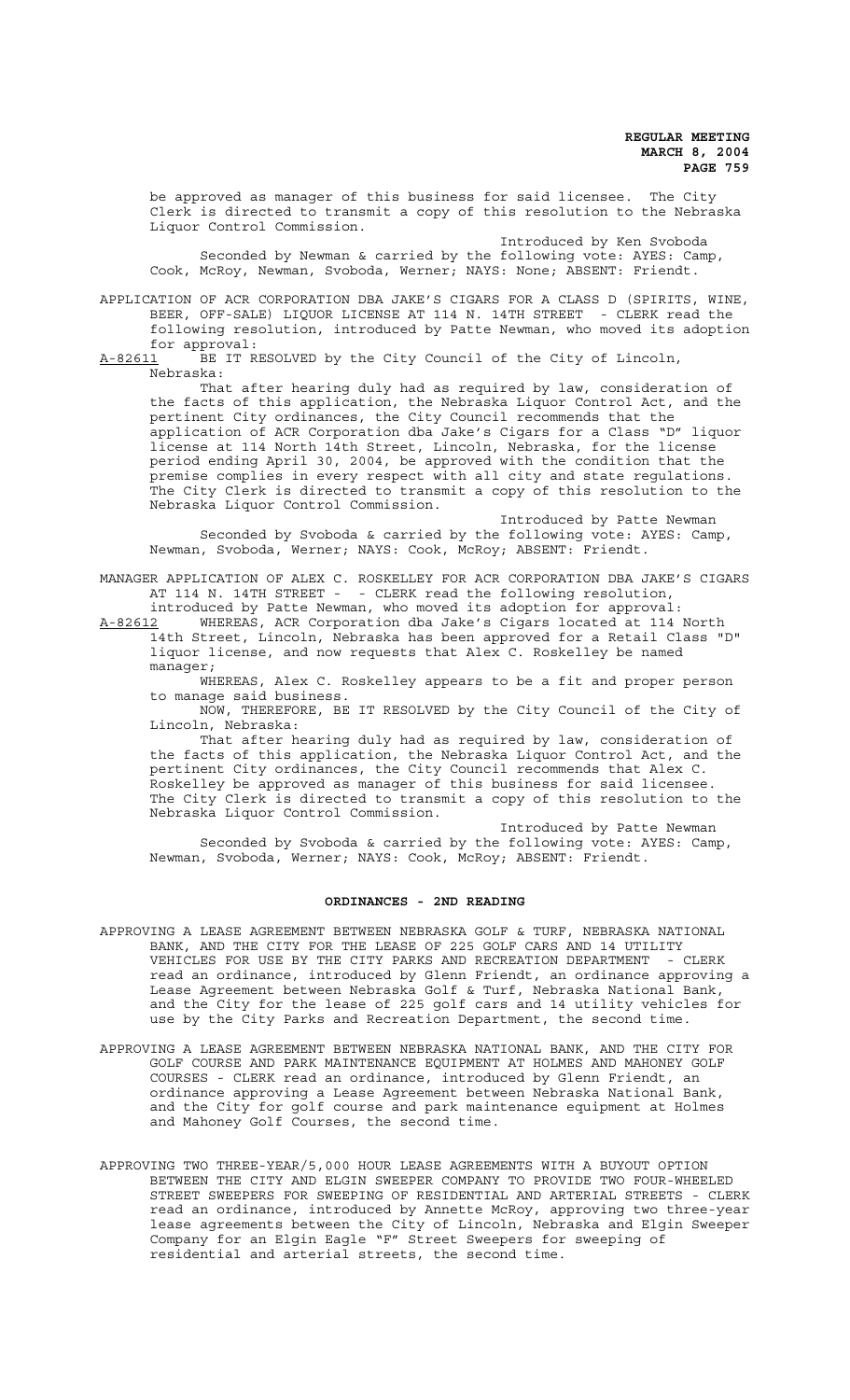- AMENDING § 2.76.040 DEFINITIONS OF THE LINCOLN MUNICIPAL CODE TO ALLOW POLICE TRAINEES TO PARTICIPATE IN THE CITY'S HEALTH CARE PLAN - CLERK read an ordinance, introduced by Annette McRoy, amending Section 2.76.040 of the Lincoln Municipal Code to amend the definition of "non-career service positions" to allow police trainees to participate in the City's health care plan; and repealing Section 2.76.040 of the Lincoln Municipal Code as hitherto existing, the second time.
- AMENDING THE PAY SCHEDULE FOR THE EMPLOYEE GROUP PREFIXED BY THE LETTER A BY AMENDING THE PAY SCHEDULE FOR THE JOB CLASSIFICATIONS OF OPERATIONS QUALITY ASSURANCE COORDINATOR, PARK PLANNING ASSISTANT, STARTRAN HANDI-VAN SUPERVISOR, AND FOOD PRODUCTION MANAGER; AND CHANGING THE JOB TITLE OF ARBORIST III TO FORESTRY OPERATIONS SUPERVISOR AND ARBORIST IV TO CITY FORESTER - CLERK read an ordinance, introduced by Annette McRoy, amending Section 1 of Ordinance No. 18220 relating to the pay schedules of employees whose classifications are assigned to the pay range which is prefixed by the letter "A" by creating the job classifications of Operations Quality Assurance Coordinator, Park Planning Assistant, and StarTran Handi-Van Supervisor; by changing the title of the job classification Arborist III to Forestry Operations Supervisor and changing the title of the job classification Arborist IV to City Forester; and by amending the pay range of Food Production Manager from A0 t A04, the second time.
- AMENDING THE PAY SCHEDULE FOR THE EMPLOYEE GROUP PREFIXED BY THE LETTER N BY AMENDING THE PAY RANGE FOR THE JOB CLASSIFICATIONS OF COOK AND FOOD SERVICE WORKER - CLERK read an ordinance, introduced by Annette McRoy, amending Section 1 of Ordinance No. 18217 relating to the pay schedules of employees whose classifications are assigned to the pay range which is prefixed by the letter "N" by changing the pay range of the job classification of "Cook" (5435) from (N03) to (N05) and changing the pay range of the job classification "Food Service Workers" from (N01)to (N03), the second time.
- ANNEXATION NO. 03002 AMENDING THE LINCOLN CORPORATE LIMITS MAP BY ANNEXING APPROXIMATELY 53.52 ACRES OF PROPERTY GENERALLY LOCATED EAST OF SOUTHEAST OF THE INTERSECTION OF SOUTH 84TH STREET AND HIGHWAY 2 - CLERK read an ordinance, introduced by Annette McRoy, annexing and including the below described land as part of the City of Lincoln, Nebraska and amending the Corporate Limits Map attached to and made part of Ordinance No. 18208, to reflect the extension of the corporate limits boundary of the City of Lincoln, Nebraska established and shown thereon, the second time.
- CHANGE OF ZONE 3411 APPLICATION OF EIGER CORPORATION FOR A CHANGE OF ZONE FROM AG AGRICULTURAL DISTRICT AND AGR AGRICULTURAL RESIDENTIAL DISTRICT TO H-4 GENERAL COMMERCIAL DISTRICT AND B-5 PLANNED REGIONAL BUSINESS DISTRICT, ON PROPERTY GENERALLY LOCATED SOUTHEAST OF THE INTERSECTION OF SOUTH 84TH STREET AND HIGHWAY 2 - CLERK read an ordinance, introduced by Annette McRoy, amending the Lincoln Zoning District Maps attached to and made a part of Title 27 of the Lincoln Municipal Code, as provided by Section 27.05.020 of the Lincoln Municipal Code, by changing the boundaries of the districts established and shown thereon, the second time.
- CHANGE OF ZONE 04001 AMENDING CHAPTER 27.82 OF THE LINCOLN MUNICIPAL CODE RELATING TO IMPACT FEES BY REVISING THE DEFINITION OF LOW-INCOME OWNER-OCCUPIED HOUSING; TO ADD ELIGIBILITY CRITERIA FOR LOW-INCOME OWNER-OCCUPIED HOUSING EXEMPTIONS FROM IMPACT FEES AND MODIFY THE PROVISIONS REGARDING WHEN A REQUEST FOR EXEMPTION MUST BE MADE; AND TO MODIFY THE PROVISIONS REGARDING APPROVAL OF OWNER-OCCUPIED LOW-INCOME HOUSING EXEMPTION AND REIMBURSEMENT OF IMPACT FEES PAID - CLERK read an ordinance, introduced by Annette McRoy, amending Chapter 27.82 of the Lincoln Municipal Code relating to impact fees by amending Section 27.82.040 to revise the definition of "Low-to-Moderate-Income Owner-Occupied Housing", to delete the definitions of "Income Area, Low" and "Income Area, Moderate," to add a new definition for "Low-to-Moderate-Income Area", and to clarify the definition of "Low Income Rental Housing"; amending Section 27.82.060 to add eligibility criteria for Low-to-Moderate-Income Owner-Occupied Housing exemptions from Impact Fees and modifying the provisions regarding when a request for exemption must be made; amending Section 27.82.080 to modify the provisions regarding approval of Low-to-Moderate-Income Owner-Occupied Housing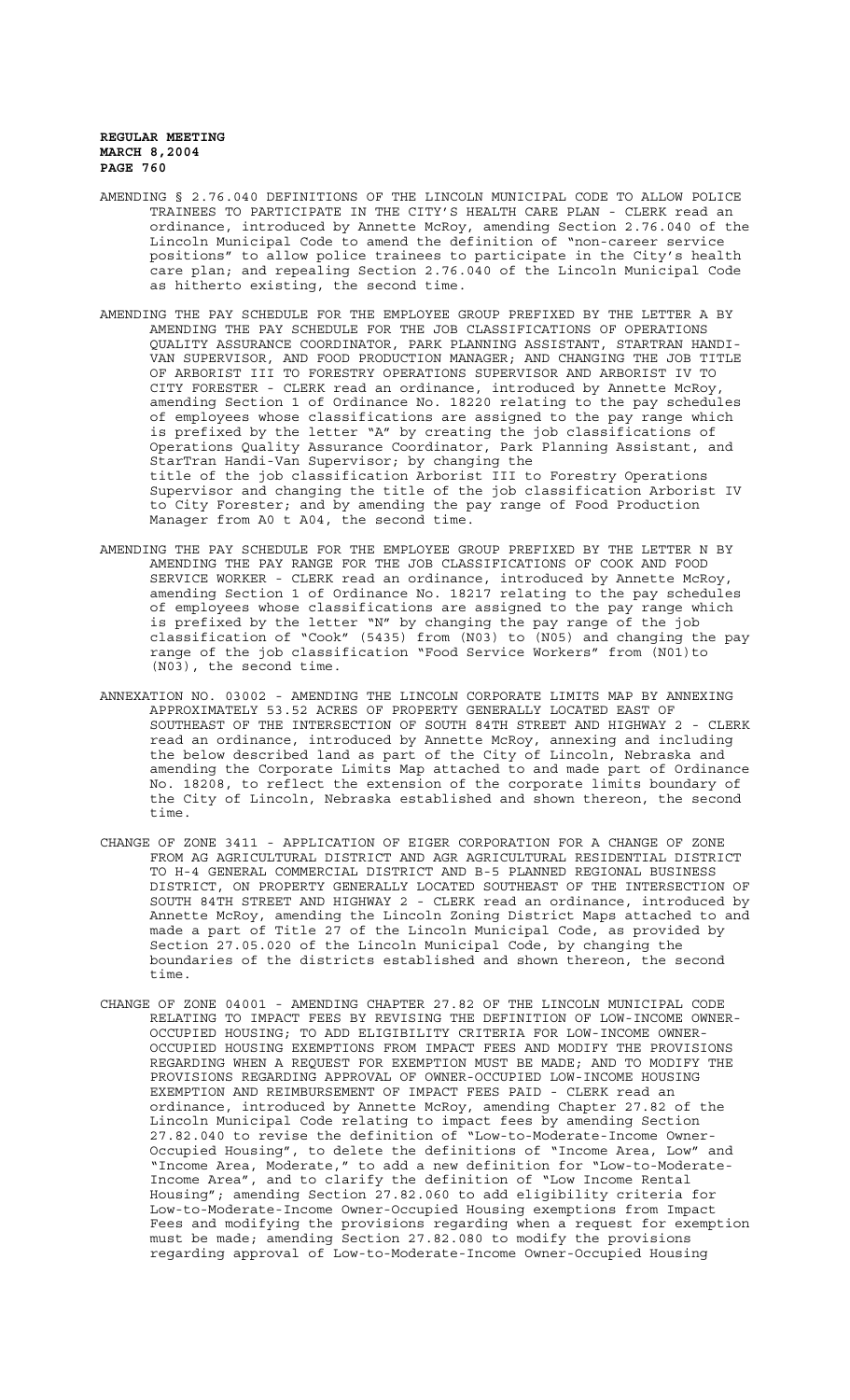exemption and reimbursement of impact fees paid; and repealing Sections 27.82.040, 27.82.060, and 27.82.080 of the Lincoln Municipal Code as hitherto existing, the second time.

- CHANGE OF ZONE 04003 AMENDING SECTIONS 27.63.680 AND 27.63.685 OF THE LINCOLN MUNICIPAL CODE RELATING TO THE SALE OF ALCOHOLIC BEVERAGES FOR CONSUMPTION ON THE PREMISES AND OFF THE PREMISES AS A PERMITTED SPECIAL USE; TO DELETE CITY COUNCIL WAIVERS OF THE SPECIAL CONDITIONS FOR SAID USES; TO DELETE THE PROVISION ALLOWING FOR MITIGATION OF ADVERSE EFFECTS APPROVED BY THE PLANNING DIRECTOR WHEN A LICENSED PREMISES IS LOCATED 100 FEET OR CLOSER TO CERTAIN LISTED USES; TO REQUIRE A LICENSED PREMISES TO BE LOCATED NO CLOSER THAN 100 FEET FROM A PARK, CHURCH, OR STATE MENTAL HEALTH INSTITUTION; TO DELETE THE REQUIREMENT THAT A LICENSED PREMISES BE LOCATED NO CLOSER THAN 100 FEET FROM RESIDENTIAL USES IN NONRESIDENTIAL DISTRICTS; AND TO DELETE PROVISIONS PROHIBITING APPROVAL OF THE SPECIAL PERMITS BY THE PLANNING COMMISSION - CLERK read an ordinance, introduced by Annette McRoy, amending Sections 27.63.680 and 27.63.685 of the Lincoln Municipal Code relating to the sale of alcoholic beverages for consumption on the premises and off the premises as a permitted special use, respectively, to delete City Council waivers of the special conditions for said uses, to delete the provision allowing for mitigation of adverse effects approved by the Planning Director when an licensed premises is located 100 feet or closer to certain listed uses, to also require a licenses premises to be located no closer than 100 feet from a park, church, or state mental health institution, to delete the requirement that a licenses premise be located no closer than 100 feet from residential uses, and to delete provisions prohibiting approval of the special permits by the Planning Commission; and repealing Sections 27.63.680 and 27.63.685 of the Lincoln Municipal Code as hitherto existing, the second time.
- CHANGE OF ZONE 04004 APPLICATION OF BRIAN AND KYM PINKERTON FOR A CHANGE OF ZONE FROM R-3 RESIDENTIAL DISTRICT TO O-2 SUBURBAN OFFICE DISTRICT ON PROPERTY GENERALLY LOCATED AT THE SOUTHWEST CORNER OF SOUTH 84TH STREET AND PIONEERS BOULEVARD - CLERK read an ordinance, introduced by Annette McRoy, amending the Lincoln Zoning District Maps attached to and made apart of Title 27 of the Lincoln Municipal Code, as provided by Section 27.05.020 o the Lincoln Municipal Code, by changing the boundaries of the districts established and shown thereon, the second time.

## **RESOLUTIONS**

- APPROVING APPIAN WAY II CONDITIONAL ANNEXATION AND ZONING AGREEMENT BETWEEN ANDERMATT, L.L.C. AND THE CITY OF LINCOLN OUTLINING CERTAIN CONDITIONS AND UNDERSTANDINGS WITH REGARDS TO THE ANNEXATION OF APPROXIMATELY 53.52 ACRES OF PROPERTY GENERALLY LOCATED AT SOUTH 91ST STREET AND HIGHWAY 2 -PRIOR to reading:<br>WERNER Moved to de
- Moved to delay action on Bill No. 04R-36 for one week to  $3/15/04$ . Seconded by Svoboda & carried by the following vote: AYES: Camp, Cook, McRoy, Newman, Svoboda, Werner; NAYS: None; ABSENT: Friendt.
- SPECIAL PERMIT 2046 APPLICATION OF EIGER CORPORATION TO DEVELOP A PLANNED SERVICE COMMERCIAL AREA IN THE H-4 GENERAL COMMERCIAL DISTRICT CONSISTING OF 73,200 SQ. FT. OF COMMERCIAL AND RETAIL FLOOR WITH WAIVERS TO THE REQUIRED PRELIMINARY PLAT PROCESS, TO ALLOW A CUL-DE-SAC IN EXCESS OF 1,000 FEET; TO REDUCE SETBACKS FROM 20 FEET TO ZERO FEET

ADJACENT TO OUTLOTS, TO NOT REQUIRE A SIDEWALK ALONG HIGHWAY 2 AND SOUTH 87TH STREET, AND TO ALLOW THE TRANSFER OF SEWAGE FROM ONE DRAINAGE BASIN TO ANOTHER, ON PROPERTY GENERALLY LOCATED SOUTHEAST OF THE INTERSECTION OF SOUTH 84TH STREET AND HIGHWAY 2 - PRIOR to reading:

WERNER Moved to delay action on Bill No. 04R-37 for one week to 3/15/04. Seconded by Svoboda & carried by the following vote: AYES: Camp, Cook, McRoy, Newman, Svoboda, Werner; NAYS: None; ABSENT: Friendt.

USE PERMIT NO. 150 - APPLICATION OF EIGER CORPORATION TO DEVELOP 284,300 SQ. FT. OF COMMERCIAL AND RETAIL FLOOR AREA WITH WAIVERS TO THE REQUIRED PRELIMINARY PLAT PROCESS, TO ALLOW A CUL-DE-SAC IN EXCESS OF 1,000 FEET; TO REDUCE SETBACKS FROM 20 FEET TO ZERO FEET ADJACENT TO OUTLOTS, TO NOT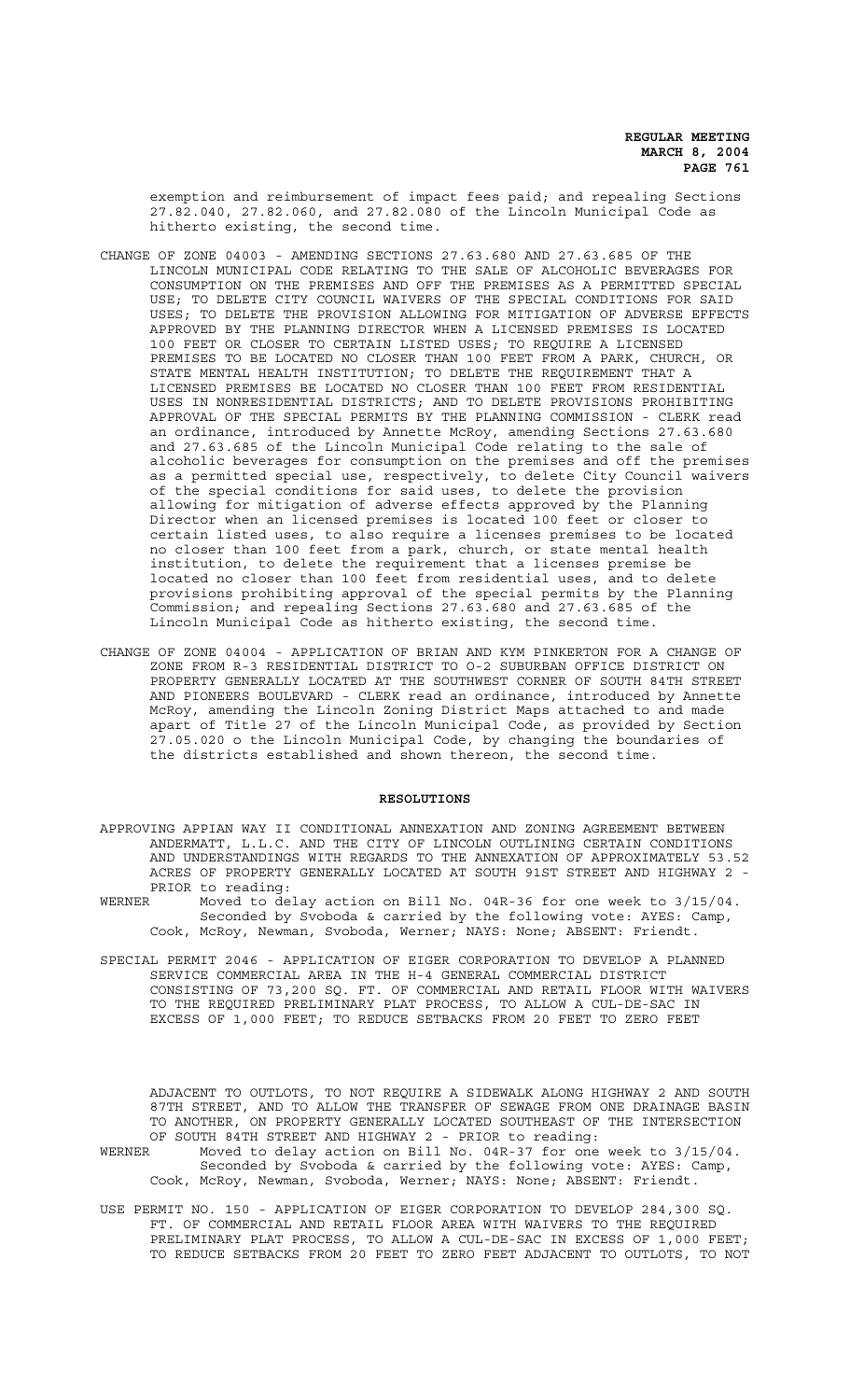REQUIRE A SIDEWALK ALONG HIGHWAY 2 AND SOUTH 87TH STREET, AND TO ALLOW THE TRANSFER OF SEWAGE FROM ONE DRAINAGE BASIN TO ANOTHER, ON PROPERTY GENERALLY LOCATED SOUTHEAST OF THE INTERSECTION OF SOUTH 84TH STREET AND HIGHWAY 2 - PRIOR to reading:<br>WERNER Moved to delay action on

Moved to delay action on Bill No. 04R-38 for one week to 3/15/04. Seconded by Svoboda & carried by the following vote: AYES: Camp, Cook, McRoy, Newman, Svoboda, Werner; NAYS: None; ABSENT: Friendt.

APPROVING AN AGREEMENT BETWEEN THE CITY AND COUNTY TO PROVIDE THE CITY WITH AN APPROPRIATE FACILITY AT THE COUNTY YOUTH ASSESSMENT CENTER FOR TEMPORARY DETENTION OF JUVENILES TAKEN INTO CUSTODY BY THE LINCOLN POLICE DEPARTMENT - CLERK read the following resolution, introduced by Patte Newman, who moved its adoption:<br>A-82613 BE IT RESOLVED by the Cit

BE IT RESOLVED by the City Council of the City of Lincoln, Nebraska:

That the Agreement between the City of Lincoln and Lancaster County to provide an appropriate facility at the County Youth Assessment Center for temporary detention of juveniles taken into custody by the Lincoln Police Department, upon the terms and conditions as set forth in said Agreement, which is attached hereto marked as Attachment "A" and made a part hereof by reference, is hereby accepted and approved and the Mayor is hereby authorized to execute said Agreement on behalf of the City.

Introduced by Patte Newman Seconded by Svoboda & carried by the following vote: AYES: Camp, Cook, McRoy, Newman, Svoboda, Werner; NAYS: None; ABSENT: Friendt.

AMENDING RESOLUTION NO. A-79824 FOR USE PERMIT NO. 116, AUTHORIZING 216,000 SQUARE FEET OF COMMERCIAL SPACE ON PROPERTY GENERALLY LOCATED AT 84TH AND HOLDREGE STREETS, TO CORRECT THE LEGAL DESCRIPTION OF THE PROPERTY - - CLERK read the following resolution, introduced by Patte Newman, who moved its adoption:<br>A-82614 WHEREAS, Reso

WHEREAS, Resolution No. A-79824 approved the application of Northern Lights L.L.C. and Clayton Yeutter, designated as Use Permit No. 116, for authority to construct 216,000 square feet of commercial space on B02 Planned Neighborhood Business District zoned property generally located at 84<sup>th</sup> and Holdrege Streets; and

WHEREAS, the legal description contained in Resolution No. A-79824 erroneously included additional property zoned H-4 General Commercial District and not within the boundaries of Use Permit No. 116, but was part of the preliminary plat.

NOW, THEREFORE, BE IT RESOLVED by the City Council of the City of Lincoln, Nebraska:

That Resolution No. A-79824 be amended by deleting lines 6-30 on page 1 to eliminate the erroneous portion of the legal description. Introduced by Patte Newman

Seconded by Svoboda & carried by the following vote: AYES: Camp, Cook, McRoy, Newman, Svoboda, Werner; NAYS: None; ABSENT: Friendt.

APPROVING AN ADDENDUM TO EXTEND THE TERM OF AN AGREEMENT BETWEEN THE CITY AND ST. ELIZABETH HEALTH SYSTEM TO PROVIDE DISCOUNTED MEDICAL SERVICES AT THE ST. ELIZABETH REGIONAL MEDICAL CENTER, ST. ELIZABETH COMPANY CARE AND LINC CARE FACILITIES FOR THE TREATMENT OF CITY AND LES WORKERS COMPENSATION INJURIES AND ILLNESSES - CLERK read the following resolution, introduced by Patte Newman, who moved its adoption:

A-82615 BE IT RESOLVED by the City Council of the City of Lincoln, Nebraska:

That the Addendum to an Agreement between the City of Lincoln and Saint Elizabeth Health System and its subsidiaries, Saint Elizabeth Regional Medical Center, Saint Elizabeth Company Care, and Linc Care, to extend the previously approved Agreement which provided discounted medical services for the treatment of Workers Compensation injuries and illnesses to employees of the City and Lincoln Electric System, for an additional period to expire April 10, 2005, upon the terms and conditions as set forth in said Addendum, which is attached hereto marked as Attachment "A" and made a part hereof by reference, is hereby accepted and approved and the Mayor is hereby authorized to execute said Addendum on behalf of the City.

Introduced by Patte Newman Seconded by Svoboda & carried by the following vote: AYES: Camp, Cook, McRoy, Newman, Svoboda, Werner; NAYS: None; ABSENT: Friendt.

APPROVING AN AGREEMENT BETWEEN THE CITY AND THE NEBRASKA DEPARTMENT OF ROADS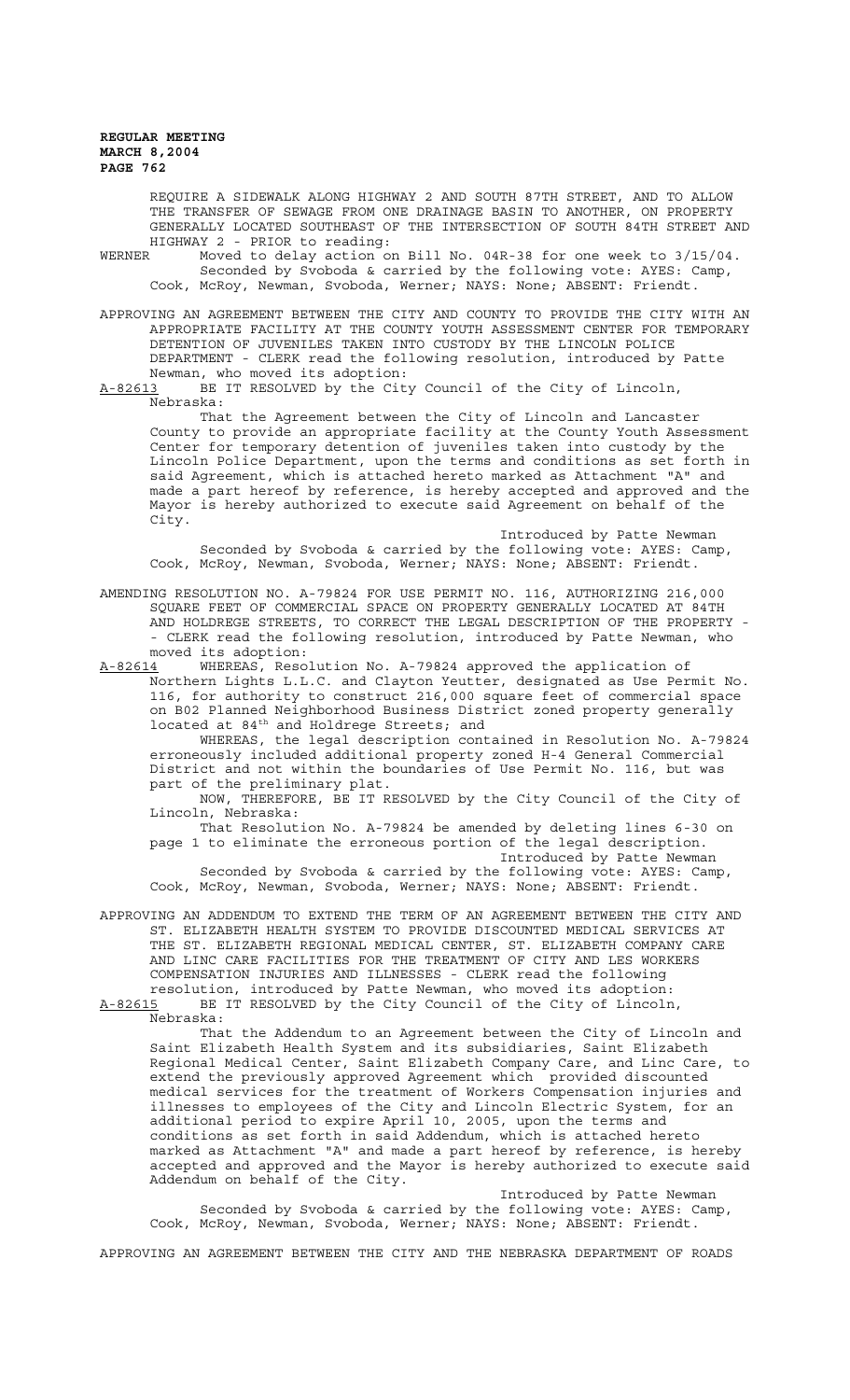FOR PROJECT NO. STPB-55 (149) FOR THE CONSTRUCTION OF A CONCRETE PEDESTRIAN AND BICYCLE TRAIL KNOWN AS THE ANTELOPE CREEK TRAIL - PHASE I - CLERK read the following resolution, introduced by Patte Newman, who moved its adoption:

A-82616 BE IT RESOLVED by the City Council of the City of Lincoln, Nebraska:

That the attached Agreement between the City of Lincoln and the State of Nebraska Department of Roads for Project No. STPB-55 (149), for the Antelope Creek Trail, Phase I to connect with the Billy Wolff Trail in the Dog Run at Holmes Park to approximately 86th and Old Cheney Road, in accordance with the terms and conditions contained in said Agreement, is hereby approved and the Mayor is authorized to execute the same on behalf of the City of Lincoln.

The City Clerk is directed to return the executed copies of the Agreement to the Parks and Recreation Department, for transmittal and execution by the State Department of Roads.

Introduced by Patte Newman Seconded by Svoboda & carried by the following vote: AYES: Camp, Cook, McRoy, Newman, Svoboda, Werner; NAYS: None; ABSENT: Friendt.

SETTING THE HEARING DATE OF MARCH 22, 2004 AT 1:30 P.M. FOR MAN. APP. OF JAMES R. CHAPIN FOR WHITEHEAD OIL COMPANY DBA "U-STOP CONVENIENCE SHOP" AT 2925 NW 12TH STREET - CLERK read the following resolution, introduced by Patte Newman, who moved its adoption:

A-82617 BE IT RESOLVED by the City Council, of the City of Lincoln, that a hearing date is hereby set for Mon., March 22, 2004, at 1:30 p.m. or as soon thereafter as possible in the City Council Chambers, County-City Building, 555 S. 10th St., Lincoln, NE, for Man. App. of James R. Chapin for Whitehead Oil Company dba "U-Stop Convenience Shop" at 2925 NW 12th Street.

If the Police Dept. is unable to complete the investigation by said time, a new hearing date will be set.

Introduced by Patte Newman Seconded by Svoboda & carried by the following vote: AYES: Camp, Cook, McRoy, Newman, Svoboda, Werner; NAYS: None; ABSENT: Friendt.

SETTING THE HEARING DATE OF MARCH 22, 2004 AT 1:30 P.M. FOR MAN. APP. OF MICHAEL R. PATTON FOR RISKY, INC. DBA "RISKY'S SPORTS BAR & GRILL" AT 4680 LEIGHTON AVE. - CLERK read the following resolution, introduced by Patte Newman, who moved its adoption:

A-82618 BE IT RESOLVED by the City Council, of the City of Lincoln, that a hearing date is hereby set for Mon., March 22, 2004, at 1:30 p.m. or as soon thereafter as possible in the City Council Chambers, County-City Building, 555 S. 10<sup>th</sup> St., Lincoln, NE, for Man. App. of Michael R. Patton for Risky Inc. dba "Risky's Sports bar & Grill" at 4680 Leighton Avenue.

If the Police Dept. is unable to complete the investigation by said time, a new hearing date will be set.

Introduced by Patte Newman Seconded by Svoboda & carried by the following vote: AYES: Camp, Cook, McRoy, Newman, Svoboda, Werner; NAYS: None; ABSENT: Friendt.

SETTING THE HEARING DATE OF MARCH 22, 2004 AT 1:30 P.M. FOR APP. OF MVB, INC DBA "CAFFE ITALIA" FOR A CLASS I LIQUOR LICENSE AT 2110 WINTHROP RD., 100A - CLERK read the following resolution, introduced by Patte Newman, who moved its adoption:

A-82619 BE IT RESOLVED by the City Council, of the City of Lincoln, that a hearing date is hereby set for Mon., March 22, 2004, at 1:30 p.m. or as soon thereafter as possible in the City Council Chambers, County-City Building, 555 S. 10<sup>th</sup> St., Lincoln, NE, for App. of MVB, Inc. dba "Caffe Italia" for a Class I liquor license at 2110 Winthrop Road, 100A. If the Police Dept. is unable to complete the investigation by said time, a new hearing date will be set.

Introduced by Patte Newman Seconded by Svoboda & carried by the following vote: AYES: Camp, Cook, McRoy, Newman, Svoboda, Werner; NAYS: None; ABSENT: Friendt.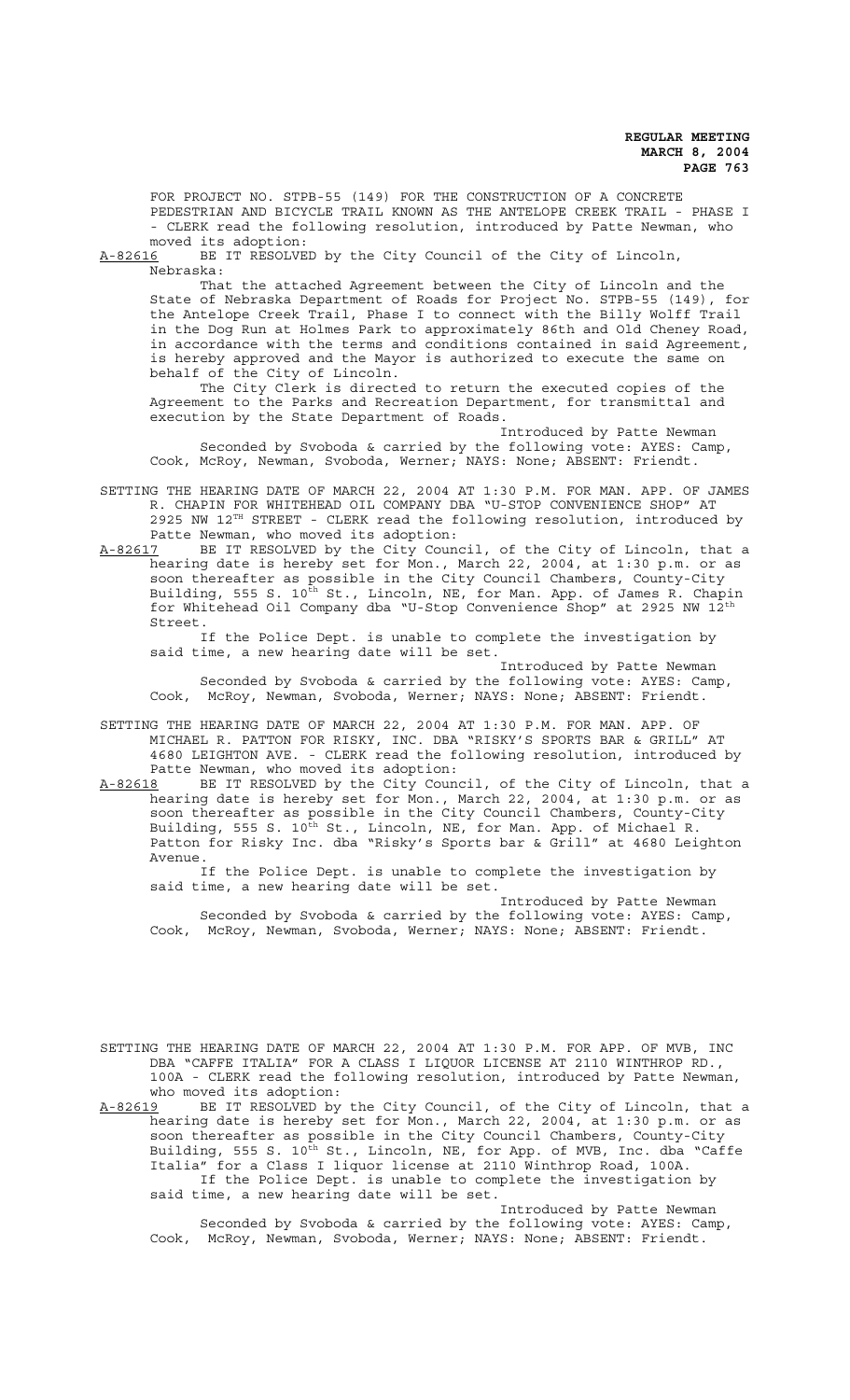SETTING THE HEARING DATE OF MARCH 22, 2004 AT 1:30 P.M. FOR APP. OF FOUR SUNS RESTAURANT INC. DBA FOUR SUNS RESTAURANT FOR A CLASS I LIQUOR LICENSE AT 3239 S. 13<sup>TH</sup> ST. - PRIOR to reading:

SVOBODA Moved to amend the hearing date to read March 29, 2004 at 5:30 p.m.

Seconded by Cook & carried by the following vote: AYES: Camp,

Cook, McRoy, Newman, Svoboda, Werner; NAYS: None; ABSENT: Friendt. CLERK Read the following resolution, introduced by Patte Newman as amended, who moved its adoption:

A-82620 BE IT RESOLVED by the City Council, of the City of Lincoln, that a hearing date is hereby set for Mon., March <del>22</del> 29, 2004, at <del>1:30</del> 5:30 p.m. or as soon thereafter as possible in the City Council Chambers, County-City Building, 555 S. 10<sup>th</sup> St., Lincoln, NE, for App. of Four Suns Restaurant, Inc. dba "Four Suns Restaurant" for a Class I liquor license at 3239 S. 13<sup>th</sup> Street.

If the Police Dept. is unable to complete the investigation by said time, a new hearing date will be set.

Introduced by Patte Newman Seconded by Svoboda & carried by the following vote: AYES: Camp, Cook, McRoy, Newman, Svoboda, Werner; NAYS: None; ABSENT: Friendt.

SETTING THE HEARING DATE OF MARCH 22, 2004 AT 1:30 P.M. FOR THE APP. OF DOUBLE EAGLE BEVERAGE LLC FOR A REQUEST OF AN ADDITION OF A BEER STORAGE AREA APPROX. 57' X 97' TO THE EAST, AND TWO DOCK AREA 30' X 30' TO THE EAST AND 40' X 30' TO THE SOUTH AT 5840 N.70TH STREET - CLERK read the following resolution, introduced by Patte Newman, who moved its adoption:

A-82622 BE IT RESOLVED by the City Council, of the City of Lincoln, that a hearing date is hereby set for Mon., March 22, 2004, at 1:30 p.m. or as soon thereafter as possible in the City Council Chambers, County-City Building, 555 S. 10<sup>th</sup> St., Lincoln, NE, for App. of Double Eagle Beverage LLC for an addition of a beer storage area approx. 57' x 97' to the east, and two dock areas 30' x 30' to the east and 40' x 30' to the South at 5840 N. 70<sup>th</sup> Street.

If the Police Dept. is unable to complete the investigation by said time, a new hearing date will be set.

Introduced by Patte Newman Seconded by Svoboda & carried by the following vote: AYES: Camp, Cook, McRoy, Newman, Svoboda, Werner; NAYS: None; ABSENT: Friendt.

SETTING THE HEARING DATE OF MARCH 22, 2004 AT 1:30 P.M. FOR THE APP. OF NORTH FORTY GOLF, INC. DBA "NORTH FORTY GOLF" FOR A CLASS "C" LIQUOR LICENSE AT 8101 ADAMS STREET - CLERK read the following resolution, introduced by Patte Newman, who moved its adoption:

A-82623<sup>-</sup> BE IT RESOLVED by the City Council, of the City of Lincoln, that a hearing date is hereby set for Mon., March 22, 2004, at 1:30 p.m. or as soon thereafter as possible in the City Council Chambers, County-City Building, 555 S.  $10^{\text{th}}$  St., Lincoln, NE, for App. of North Forty Golf, Inc. dba "North Forty Golf" for a Class "C" liquor license at 8101 Adams Street.

If the Police Dept. is unable to complete the investigation by said time, a new hearing date will be set.

Introduced by Patte Newman Seconded by Svoboda & carried by the following vote: AYES: Camp, Cook, McRoy, Newman, Svoboda, Werner; NAYS: None; ABSENT: Friendt.

## **PETITIONS & COMMUNICATIONS**

## **THE FOLLOWING WERE REFERRED TO THE PLANNING DEPARTMENT:**

Change of Zone 04002 - App. of Stone Bridge Creek LLC from R-3 to B-2 on property at North 14<sup>th</sup> Street and Arbor Rd.

Change of Zone 04008 - App. of Brian D. Carstens Associates to amend Section 27.28.080 (b) and (d) of the LMC to amend parking lots in the R-T zoning district when located adjacent to non-residential uses.

Change of Zone 04012 - App. of Brian D. Carstens & Assoc. from AGR to R-3 on property located at SW 27<sup>th</sup> Street and South Street.

Change of Zone 04013 - App. of Hartland Homes, Inc. from AG to R-3 on property located at NW 56<sup>th</sup> Street and West Holdrege Street.

Change of Zone 04014 - App. of Ridge Development Co. to amend

Sections 27.31.030, 27.31.0.040, 27.37.020 and 27.37.025 of the LMC regarding new and modified alcohol sales conditions.

Special Permit Amendment 04002 - App. of First Plymouth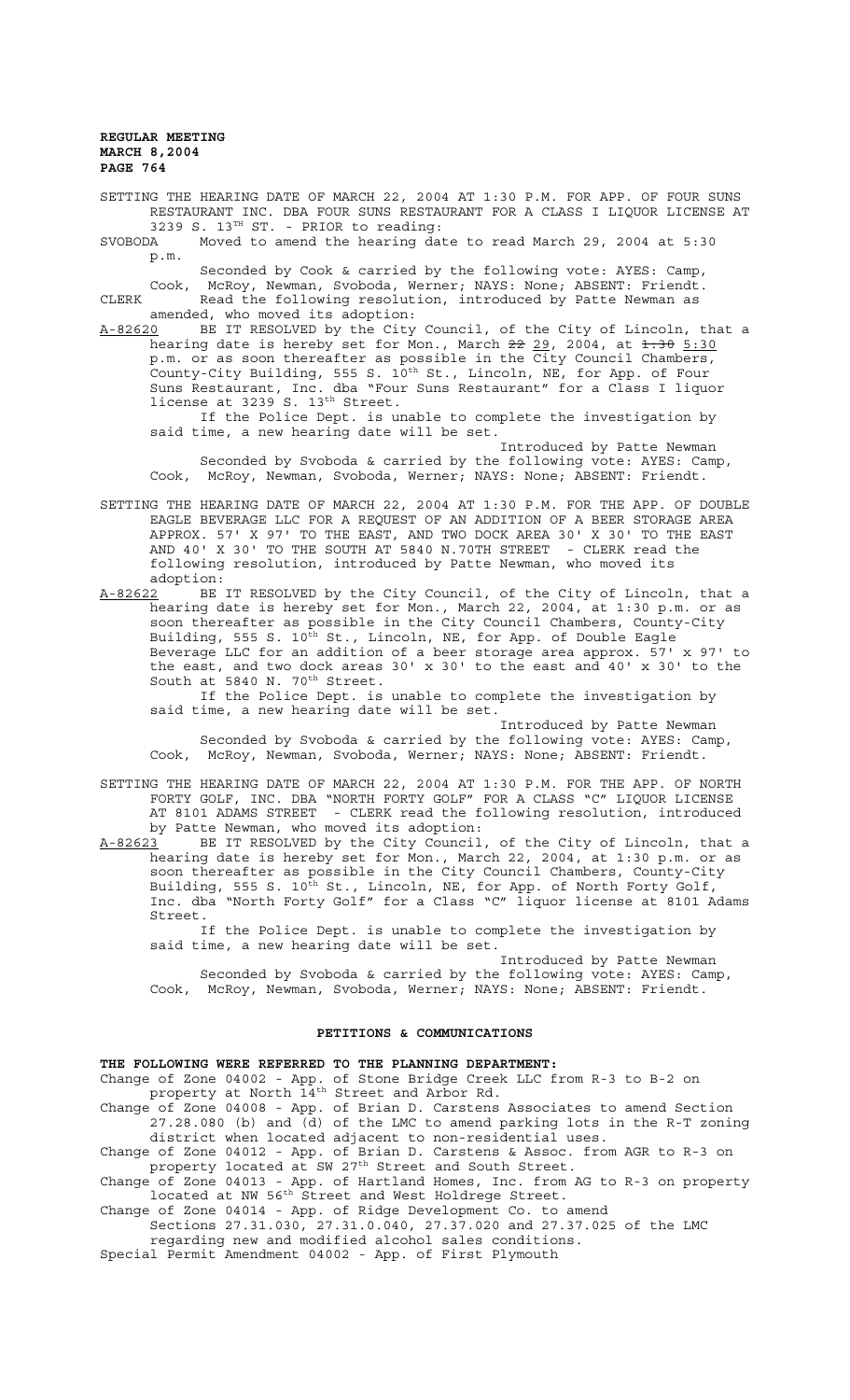Congregational Church to amend Special Permit 684 to expand lot area coverage on property a 2000 D Street.

Special Permit 04004 - App. of Stone Bridge Creek LLC to amend the Stonebridge Creek Community Unit Plan by amending the boundary at North 14<sup>th</sup> Street and Arbor Rd.

Special Permit 04007 - App. of CenterPointe Inc. for a health care facility at North 26<sup>th</sup> Street and P Street.

Special Permit 04010 - App. of Potential II, LLC for the authority to sell alcoholic beverages for consumption on the premises at 7301 South 27<sup>th</sup> Street.

## **REPORTS OF CITY OFFICERS**

- CLERK'S LETTER AND MAYOR'S APPROVAL OF RESOLUTIONS AND ORDINANCES PASSED BY COUNCIL ON MARCH 1,2004 - CLERK presented said report which was placed on file in the Office of the City Clerk.
- APPROVING THE DISTRIBUTION OF FUNDS REPRESENTING INTEREST EARNINGS ON SHORT-TERM INVESTMENTS OF IDLE FUNDS DURING THE MONTH ENDED JANUARY 31, 2004 - CLERK read the following resolution, introduced by Patte Newman, who moved its adoption:

A-82621 BE IT RESOLVED by the City Council of the City of Lincoln, Nebraska:

That during the month ended January 31, 2004, \$149,365.66 was earned from the investments of "IDLE FUNDS". The same is hereby distributed to the various funds on a pro-rata basis using the balance of each fund and allocating a portion of the interest on the ratio that such balance bears to the total of all fund balances.

Introduced by Patte Newman Seconded by Svoboda & carried by the following vote: AYES: Camp, Cook, McRoy, Newman, Svoboda, Werner; NAYS: None; ABSENT: Friendt.

INVESTMENT OF FUNDS FOR THE WEEK OF FEBRUARY 23 THRU FEBRUARY 27, 2004 CLERK read the following resolution, introduced by Patte Newman, who moved its adoption:

A-82624 BE IT HEREBY RESOLVED BY THE CITY COUNCIL of the City of Lincoln, Nebraska:

That the attached list of investments be confirmed and approved, and the City Treasurer is hereby directed to hold said investments until maturity unless otherwise directed by the City Council. Introduced by Patte Newman

Seconded by Svoboda & carried by the following vote: AYES: Camp, Cook, McRoy, Newman, Svoboda, Werner; NAYS: None; ABSENT: Friendt.

- REPORT FROM CITY TREASURER TELECOMMUNICATION OCCUPATION TAX FOR THE MONTH OF DECEMBER, 2003: ASSOCIATION ADMINISTRATORS; JANUARY, 2004: QWEST, ACN COMM., BUYERS UNITED, TRANS NAT'L, VERIZON SELECT, TOUCH AMERICA, GLOBAL CROSSING, C III COMM., VIRGIN MOBILE, TRACFONE, WORKING ASSETS, CRICKET, PRIMUS, BELL ATLANTIC, ON STAR, NORSTAN, AT&T, NEXTEL, MCI WORLDCOM, ONE CALL, MCLEOD USA, GUARANTEED PHONE, XO LONG DISTANCE, VOICECOM, CINCINNATI BELL, INTELICALL, ALLTEL COMM. OF NEBRASKA, ALLTEL NEBRASKA, ALLTEL SYSTEMS OF THE MIDWEST, SPRINT, IBM GLOBAL, QUANTUM SHIFT, UNITED SYSTEMS ACCESS, T-NETID TELECOM., NEBRASKA TECHNOLOGY & TELECOMM. CLERK presented said report which was placed on file in the Office of the City Clerk.
- REPORT OF THE LINCOLN WATER & WASTEWATER SYSTEM RECAPITULATION OF DAILY CASH RECEIPTS FOR FEBRUARY 2004 CLERK presented said report which was placed on file in the Office of the City Clerk.

## ORDINANCES - 1<sup>ST</sup> READING

- AMENDING THE LINCOLN MUNICIPAL CODE BY REPEALING SECTION 24.50.050, PERMITS AND INSPECTIONS FOR PRIVATE WATER AND SEWER MAIN INSTALLATION - CLERK read an ordinance, introduced by Patte Newman, repealing Section 24.50.050 of the Lincoln Municipal Code relating to permits for the installation of private sanitary sewers, private water mains, and private storm sewer systems by utility contractors, the first time.
- AMENDING SECTION 14.40.030 OF THE LINCOLN MUNICIPAL CODE PERTAINING TO BLOCK PARTY PERMITS TO INDICATE ISSUANCE BY THE DEPARTMENT OF PUBLIC WORKS AND UTILITIES AND REQUIRING A DAMAGE DEPOSIT FROM THE APPLICANT - CLERK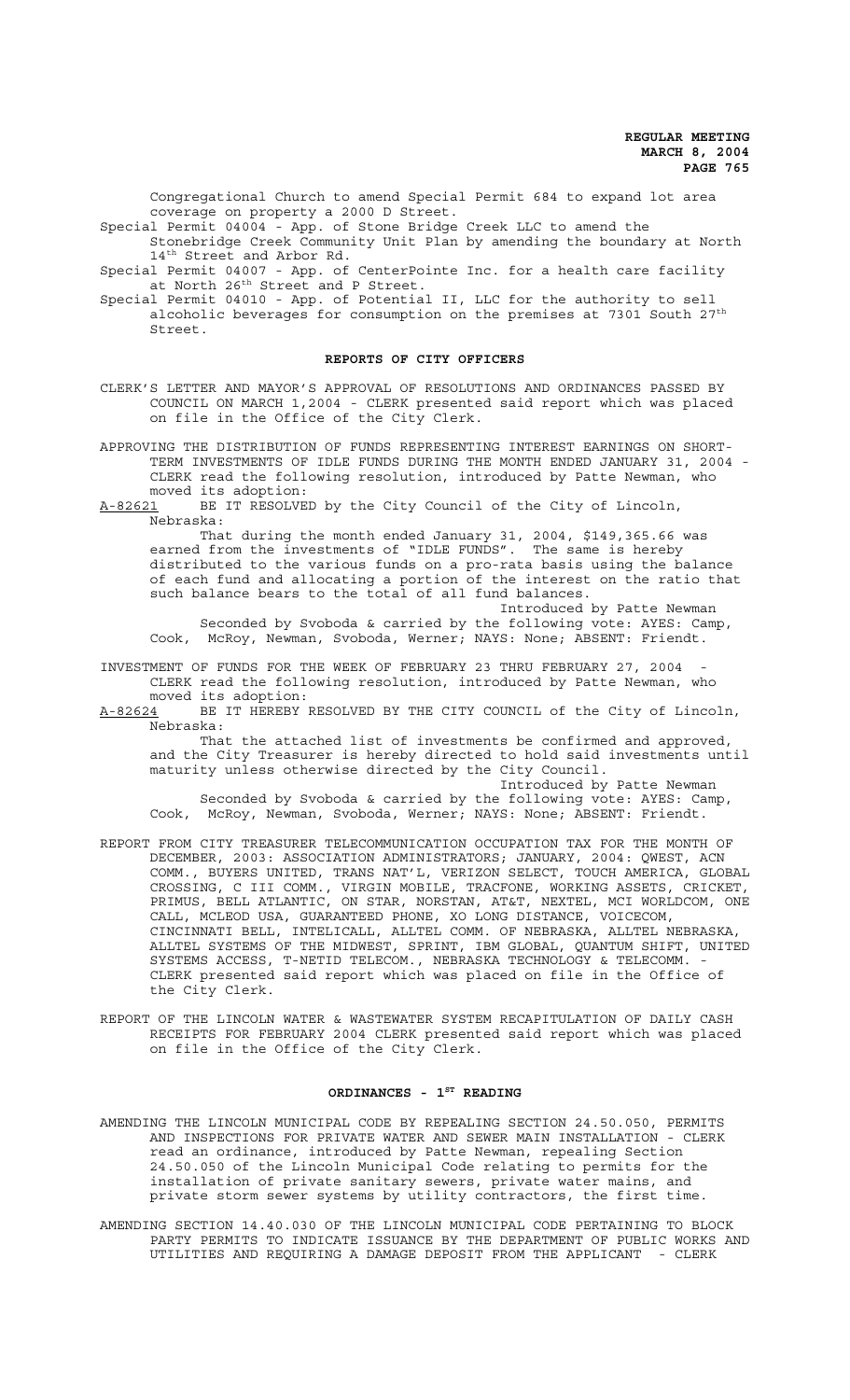> read an ordinance, introduced by Patte Newman, amending Section 14.40.030 of the Lincoln Municipal Code to provide that block party permits be issued by the Department of Public Works and Utilities and to add a provision requiring a damage deposit for loss of or damage to barricades; and repealing Section 14.40.030 of the Lincoln Municipal Code as hitherto existing, the first time.

AUTHORIZING A TRANSFER OF UNSPENT AND UNENCUMBERED APPROPRIATIONS AND CASH BETWEEN CERTAIN CAPITAL IMPROVEMENT PROJECTS WITHIN THE SANITARY SEWER CONSTRUCTION FUND, WATER CONSTRUCTION FUND AND LANDFILL REVENUE FUND - CLERK read an ordinance, introduced by Patte Newman, approving the transfer of unspent and unencumbered appropriations and cash (if any) between certain capital improvement projects within the Sanitary Sewer Construction Fund, Water Construction Fund, and Landfill Revenue Fund within the Public Works & Utilities Department, the first time.

#### ORDINANCES - 3<sup>RD</sup> READING

- VACATION 03014 VACATING A PORTION OF THE EAST WEST ALLEY FROM VACATED SOUTH 26TH STREET TO SOUTH 27TH STREET, BETWEEN N AND O STREETS - PRIOR to reading:
- NEWMAN Moved to delay action on Bill No. 04-19 for three weeks to 3/29/04 at 5:30 p.m.

Seconded by Svoboda & carried by the following vote: AYES: Camp, Cook, McRoy, Newman, Svoboda, Werner; NAYS: None; ABSENT: Friendt.

- CLERK Read an ordinance, introduced by Ken Svoboda for Glenn Friendt who was absent, an ordinance vacating a portion of the east west alley from vacated South 26<sup>th</sup> Street to South 27<sup>th</sup> Street, between N and O Streets, and retaining title thereto in the City of Lincoln, Lancaster County, Nebraska, the third time.
- AMENDING CHAPTER 3.20 OF THE LINCOLN MUNICIPAL CODE RELATING TO STREET IMPROVEMENT VEHICLE TAX TO CREATE THE RESIDENTIAL REHABILITATION FUND TO BE USED ONLY FOR THE PURPOSE OF REHABILITATING EXISTING RESIDENTIAL STREETS - PRIOR to reading:
- SVOBODA Moved to delay action on Bill No. 04-24 for one week to 3/15/04. Seconded by Cook & carried by the following vote: AYES: Camp, Cook, McRoy, Newman, Svoboda, Werner; NAYS: None; ABSENT: Friendt.
- CLERK Read an ordinance, introduced by Jonathan Cook, amending Chapter 3.20 of the Lincoln Municipal Code relating to Street Improvement Vehicle Tax by adding a new section numbered 3.20.025 to add a definition for "rehabilitation"; adding a new section numbered 3.20.045 to add a definition for "residential street"; and amending Section 3.20.220 to create the "Residential Rehabilitation Fund" to be used only for the purpose of rehabilitating existing residential streets; and repealing Section 3.20.220 of the Lincoln Municipal Code as hitherto existing, the third time.

VACATION 03019 - VACATING A PORTION OF WHITEWATER LANE AT NORTH 15TH STREET. (REQUEST  $2^{ND}$  &  $3^{RD}$  READINGS  $3/1/04$ ) - CLERK read an ordinance, introduced by Jonathan Cook for Glenn Friendt who was absent, an ordinance vacating a portion of Whitewater Lane near North 15<sup>th</sup> Street, and retaining title thereto in the City of Lincoln, Lancaster County, Nebraska, the third time.

COOK Moved to pass the ordinance as read.

Seconded by Newman & carried by the following vote: AYES: Camp, Cook, McRoy, Newman, Svoboda, Werner; NAYS: None; ABSENT: Friendt. The ordinance, being numbered **#18310**, is recorded in Ordinance Book , Page

VACATION 03022 - VACATING A PORTION OF THE ALLEY ADJACENT TO ROCK N ROLL RUNZA GENERALLY LOCATED AT 14TH AND P STREETS - CLERK read an ordinance, introduced by Ken Svoboda for Glenn Friendt who was absent, an ordinance vacating a portion of the alley adjacent to Rock 'N Roll Runza generally located at  $14^{\text{th}}$  and P Streets, and retaining title thereto in the City of Lincoln, Lancaster County, Nebraska, the third time. SVOBODA Moved to pass the ordinance as read.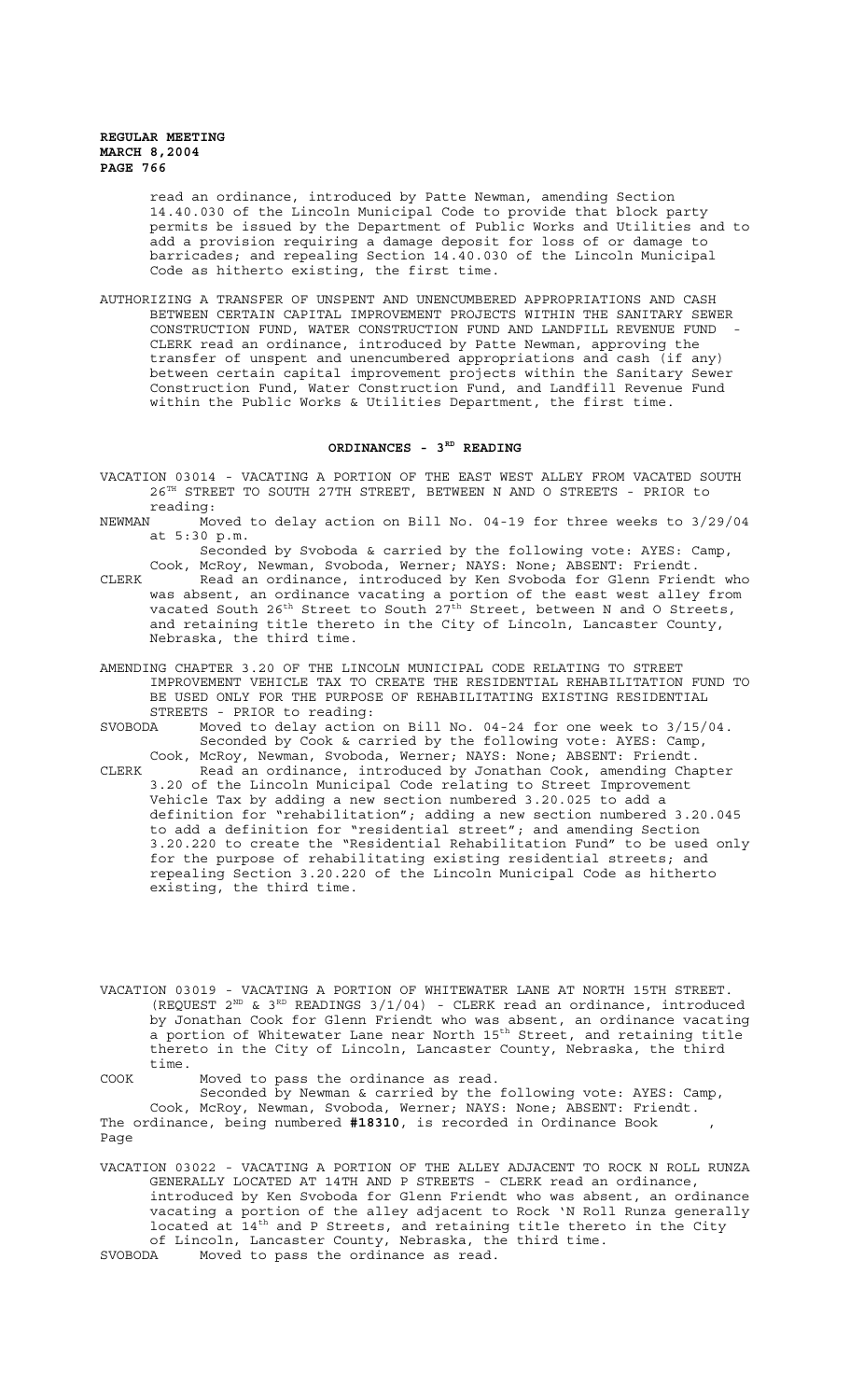Seconded by McRoy & carried by the following vote: AYES: Camp, Svoboda; NAYS: Cook, McRoy, Newman, Werner; ABSENT: Friendt. The ordinance, having **LOST**, was assigned File **#38-4461** & was placed on file in the Office of the City Clerk.

CHANGE OF ZONE 79HP - APPLICATION OF THE ALPHA XI DELTA BUILDING ASSOCIATION TO DESIGNATE THE ALPHA XI DELTA SORORITY HOUSE AT 1619 R STREET AS A LANDMARK - CLERK read an ordinance, introduced by Ken Svoboda for Glenn Friendt who was absent, an ordinance amending the City of Lincoln District Map attached to and made a part of Title 27 of the Lincoln Municipal Code by designating certain property as a Landmark, the third time.<br>SVORODA

Moved to pass the ordinance as read.

Seconded by Newman & carried by the following vote: AYES: Camp, Cook, McRoy, Newman, Svoboda, Werner; NAYS: None; ABSENT: Friendt. The ordinance, being numbered **#18311**, is recorded in Ordinance Book , Page

CHANGE OF ZONE 80HP - APPLICATION OF MICHAEL AND CAROL JAMES TO DESIGNATE THE R.O. STAKE HOUSE AT 145 S. 28TH STREET AS A LANDMARK - CLERK read an ordinance, introduced by Ken Svoboda for Glenn Friendt who was absent, an ordinance amending the City of Lincoln District Map attached to and made a part of Title 27 of the Lincoln Municipal Code by designating certain property as a Landmark, the third time.

SVOBODA Moved to pass the ordinance as read.

Seconded by Newman & carried by the following vote: AYES: Camp, Cook, McRoy, Newman, Svoboda, Werner; NAYS: None; ABSENT: Friendt. The ordinance, being numbered #18312, is recorded in Ordinance Book , Page

STREET NAME CHANGE 04001 - RENAMING SOUTH 23RD STREET IN STONE RIDGE ESTATES  $2^{ND}$  ADDITION AND TAMARIN RIDGE ADDITION AS HEREL STREET EXTENDING TO VAVRINA LANE - CLERK read an ordinance, introduced by Ken Svoboda for Glenn Friendt who was absent, an ordinance changing the name of South  $23^{\text{rd}}$  Street, located north of Vavrina Lane in Stone Ridge Estates  $2^{\text{nd}}$ Addition and Tamarin Ridge Addition, to Herel Street, as recommended by the Street Name Committee, the third time. SVOBODA Moved to pass the ordinance as read.

Seconded by Newman & carried by the following vote: AYES: Camp, Cook, McRoy, Newman, Svoboda, Werner; NAYS: None; ABSENT: Friendt. The ordinance, being numbered **#18313**, is recorded in Ordinance Book , Page

#### **MISCELLANEOUS BUSINESS**

## **PENDING -**

SVOBODA Moved to extend the Pending List to March 15, 2004. Seconded by Cook & carried by the following vote: AYES: Camp, Cook, McRoy, Newman, Svoboda, Werner; NAYS: None; ABSENT: Friendt.

#### **UPCOMING RESOLUTIONS -**

SVOBODA Moved to approve the resolutions to have Public Hearing on March 15, 2004. Seconded by Cook & carried by the following vote: AYES: Camp,

Cook, McRoy, Newman, Svoboda, Werner; NAYS: None; ABSENT: Friendt.

## **ADJOURNMENT 5:06 P.M.**

SVOBODA Moved to adjourn the City Council meeting of March 8, 2004. Seconded by Cook & carried by the following vote: AYES: Camp, Cook, McRoy, Newman, Svoboda, Werner; NAYS: None; ABSENT: Friendt. So ordered.